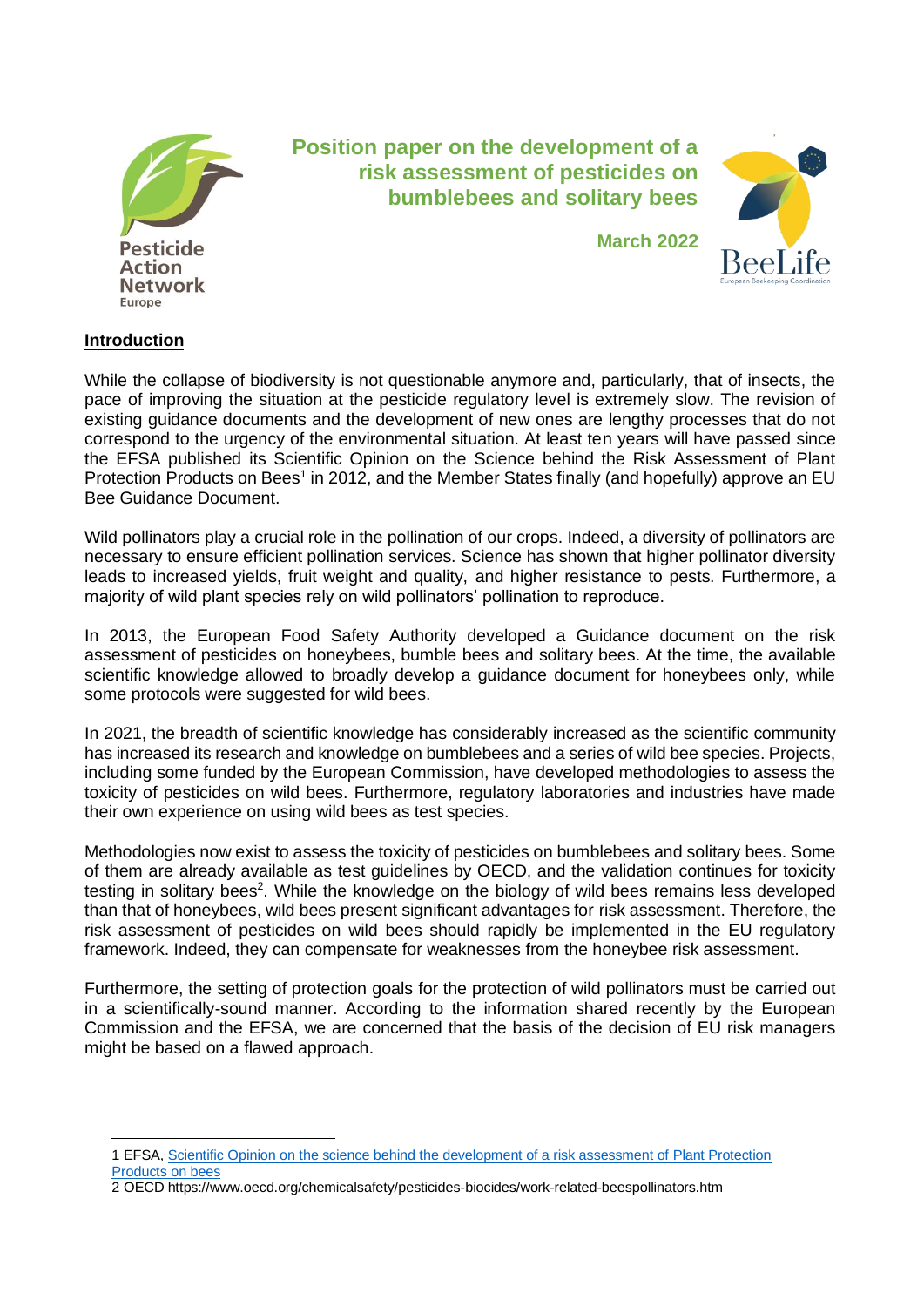### **Setting protection goals**

For honeybees, risk managers decided to express the level of protection in terms of variation in colony size based on modelling the background variability. The background variability was established using a model calibrated with data provided from regulatory tests, using artificial colonies (smaller and homogeneous size, different structure than typical field colonies, etc.) in environments containing high loads of pesticides, including control fields. This approach has been named "Approach 2", based on a previous EFSA communication to EU risk managers. However, as mentioned in prior communications to risk assessors and managers, PAN Europe and BeeLife consider this approach wholly disconnected from the reality, and inappropriate.

Over the past year, the Member States and the European Commission have mentioned that "Approach 3" would be considered for the risk assessment of pesticides on wild bees.

During a presentation from the European Commission and EFSA to stakeholders on 23 November, new field data on the variability in the development or reproduction of bumblebees and solitary bees were presented. We are very surprised that the EFSA keeps carrying out research on variability. Firstly because this does not correspond to Approach 3. Second, because discussing the Specific Protection Goals in terms of variability (i.e., the maximum variability in the development of bumblebees or solitary bees' populations acceptable to be caused by one pesticide active ingredient) does not make much sense as detailed below. In doing so, EFSA and the Commission are leading the debate towards a dead-end resulting either in decisions based once again on flawed and useless calculations or simply postponing the debate for another few years, delaying even longer the protection of wild pollinators.

Approach 3, as exposed by EFSA, sets a level of harm that is deemed acceptable by risk managers. This level of harm is obtained by comparing a set of test units (micro-colonies in the case of bumblebees and cocoons in the case of solitary bees) and control units. The biological variability between colonies will automatically be included in the compared groups, which happens in any test, including laboratory tests.

We, therefore, consider that the preparatory work carried out by EFSA and the Commission is inadequate and will lead to new complex and delayed discussions with risk managers.

Furthermore, while the Member States decide on the thresholds for concern (SPGs), the precautionary principle should involve an acceptance threshold of 0%, which can be adapted as soon as more data is available. Indeed, the European Red list of bees<sup>3</sup> identified that 14% of EU wild bees are threatened but for 55% of the species, knowledge is lacking. The Biodiversity Strategy for 2030<sup>4</sup> of the European Commission aims at restoring biodiversity. Finally, the pesticide regulation 1107/2009/EC ensures a 'high level of protection' to the environment. All this together clearly shows risk managers need to tend towards a 0% harm to wild bees. In order to be as close as possible to this goal, and in order to ensure a sufficient statistical power for regulatory tests, we consider that risk managers should ensure that regulatory tests are sufficiently statistically robust to measure a 3% difference between test and control fields trials.

Setting Specific Protection Goals is a political decision. Indeed, the EFSA and other risk assessment agencies are not capable of advising on SPGs as it is impossible to take into account the impact of the combination of pesticides bees are exposed to, the interactions with climate change as well as food scarcity. Such a figure (3%) is more easily attainable as regulatory experiments with wild bees allow for higher statistical robustness. Furthermore, a low threshold would partly compensate for the numerous endpoints that are not included into the current risk assessment: cumulative exposure, simultaneously and over time exposure, interactions between pesticides and pathogens or other

<sup>3</sup> https://www.iucn.org/content/european-red-list-bees

<sup>4</sup> https://ec.europa.eu/environment/strategy/biodiversity-strategy-2030\_en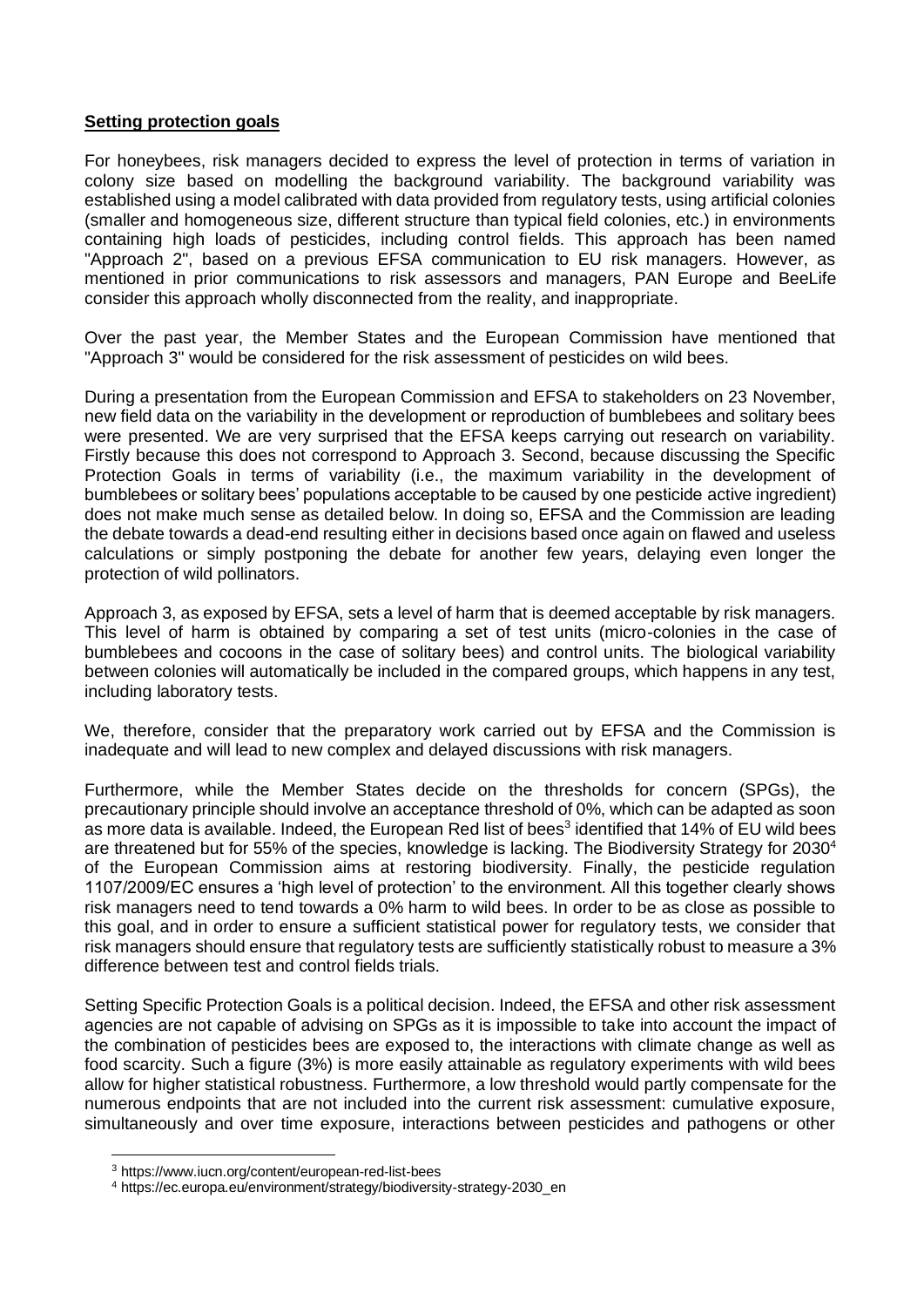stressing factors, species of wild bees that might have a higher sensitivity to the tested pesticides, etc.

### **Improving the protection of pollinators through wild bees' risk assessment**

Field tests carried out with honeybees present a series of weaknesses. For instance, showing a small toxicity effect is complex as it requires the multiplication of plots with high numbers of colonies. Furthermore, these colonies will be put in different environments, which will lead to results challenging to compare and more variable. Finally, the colonies used are not typical honeybee colonies: they are smaller, standardized and do not reflect the normal biology/exposure. Indeed, productive colonies have many foragers that will then be exposed and expose the colonies to higher quantities of pesticide residues in the tested group. On the other hand, smaller, regulatory colonies have proportionally fewer foragers, leading to a situation where toxic effects at the field level might be missed. All this involves that field trials are not so representative of the real situation that honeybee colonies experience once pesticides are authorised and used.

Bumblebee micro-colonies are naturally composed of a small number of individuals and can be grown in boxes. Furthermore, by foraging close to their nests, such species present an increased probability to be exposed to the tested pesticide, which is different to honeybees who forage up to several kilometres from the hive.

Contrary to honeybees, it is possible to place many bumble bee micro-colonies or solitary bee cocoons in one location and even in the middle of the fields. These species have smaller requirements, compared to honeybees, in terms of quantities of nectar and pollen. Therefore, contrary to honeybees, increasing the number of colonies for statistical purpose will not lead to an exaggerated competition between colonies and lead to better statistical results.

### **Laboratory results readily available**

Since 2018, applicants have been required to provide results from laboratory tests for bumblebees. However, the lack of a risk assessment guidance document with clear thresholds prevents risk assessors from providing clear indications to risk managers. By rapidly fixing protection goals and finalizing the bumblebee and solitary guidance document, risk assessors would finally receive the tools to interpret the laboratory results regarding bumblebees and solitary bees correctly.

## **Making field control groups real control groups… or modifying the reference tier**

As highlighted by the pesticide industry itself during the above-mentioned meeting, control fields are also treated fields: they are not treated with the tested product but as they are managed in a 'conventional way', the health of the control crops is also carried out through spraying with synthetic pesticides. The explanation provided by the CropLife Europe representative during this meeting cannot remain unheard.

Indeed, regulatory science is based on comparing exposed and unexposed organisms. The tiered approach gives the final word to field tests. They are the reference tier for decision making. Two possible consequences should follow the statement from CropLife Europe.

Firstly, the guidance documents on honeybees, bumble bees or solitary bees must clearly state that control fields should remain untreated and be grown on pesticide-untreated parcels over the previous five years to avoid pesticide residues in soils. Should this not be the case, soil residue analyses need to be provided to prove the absence of contamination of control fields. Therefore, we contest CropLife Europe's statement claiming the impossibility of growing bee-attractive control fields without pesticides. Indeed, were the laboratories conducting their fields under pesticide-free agroecological practices, this would be certainly possible. A change in practices (using resistant varieties, reducing sawing densities, using crop rotation, maintaining healthy soils, etc.) is certainly needed. We consider